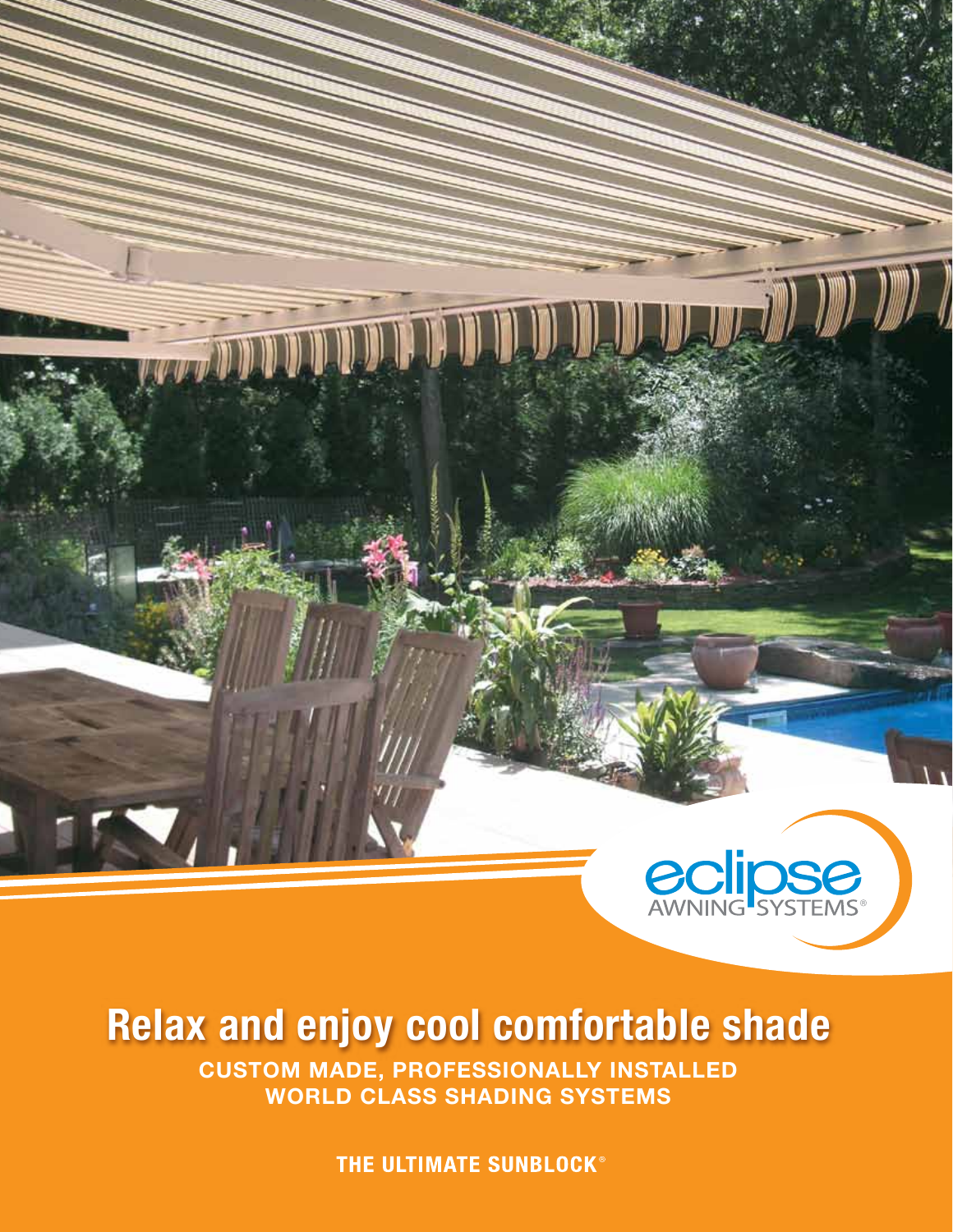### **Ultimate Eclipse The Ultimate is Function and Form**

Are you ready to step up to finest in retractable shading? The Ultimate is a world class product that has many industry leading unique patents. The Ultimate is ideal for both commercial and residential applications and carries a LIFETIME frame warranty. A semi-cassette hood option, which protects the entire fabric when retracted, is available up to 22' wide with projections up to 13'. The sleek yet rugged framework will provide you years of trouble free solar protection.

### **Eclipse Interior Mounted Retractable Shades**

#### **Retractable Sunglasses For Your Windows**

Eclipse shades are a "green way" to reduce room temperatures, save energy, eliminate sun glare and stop the fading of your personal effects. Eclipse offers several models of interior mounted retractable shades that can be manually operated or motorized. For maximum efficiency, electronic light and temperature sensors can be incorporated. Eclipse shades feature GreenGuard® certified fabrics that are ideal for any residential or commercial location.

### **Eclipse Exterior Mounted Retractable Screens Maximize Your Energy Savings**

Exterior mounted screens greatly reduce solar heat gain by stopping the effects of the sun before they enter the home, lowering room temperatures up to 20 degrees! Eclipse screens will also add privacy and security to any location. Eclipse screens are fully custom made in a wide variety of fabrics and options to best fit your unique needs. The Eclipse E-Zip, a side retention track screen, will allow you to create a virtual bug proof environment with a touch of a button.







**Eclipse Awning Systems is proud to carry the prestigious Skin Cancer Foundation Seal of Recommendation on its products using Sunbrella fabrics.**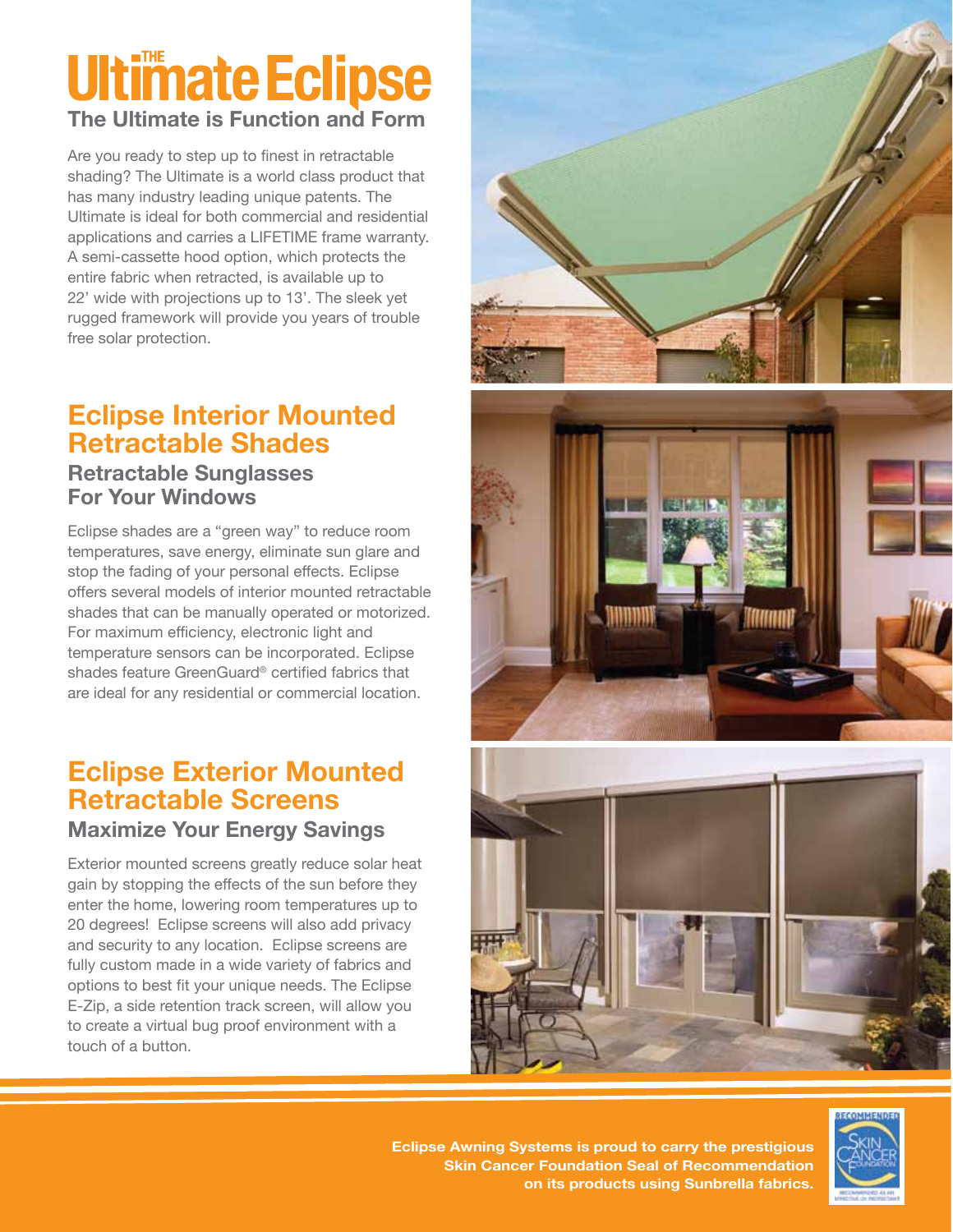**Eclipse offers a complete line of retractable shading systems for your home or business. Our "green" products will reduce your cooling costs, expand your living space and add style and color. Eclipse awnings are individually crafted to meet your unique and specific shading needs – with virtually millions of combinations; no two units we produce are the same.**

### **Built To Your Specifications**

Your independent Eclipse dealer is a shading expert who will design and install products that are both beautiful and functional. We assemble our products right here in the USA using the finest components from around the world. Using state-of-the-art equipment and the latest technology, our skilled seamstresses and assemblers build every unit from scratch typically in less than 7 days from date of order. This express production schedule allows your Eclipse dealer to typically install your awning within 3 weeks or less.

# **Eclipse**

**Uniquely Designed And Built To Meet Your Needs**

**Every Eclipse shading system is custom made and professionally installed to meet your unique needs. The Eclipse is an ideal solution to expand the living space of virtually any deck, patio or terrace. The Eclipse features a 10 year frame warranty and is our most versatile shading system.**

### **The perfect addition to your outdoor**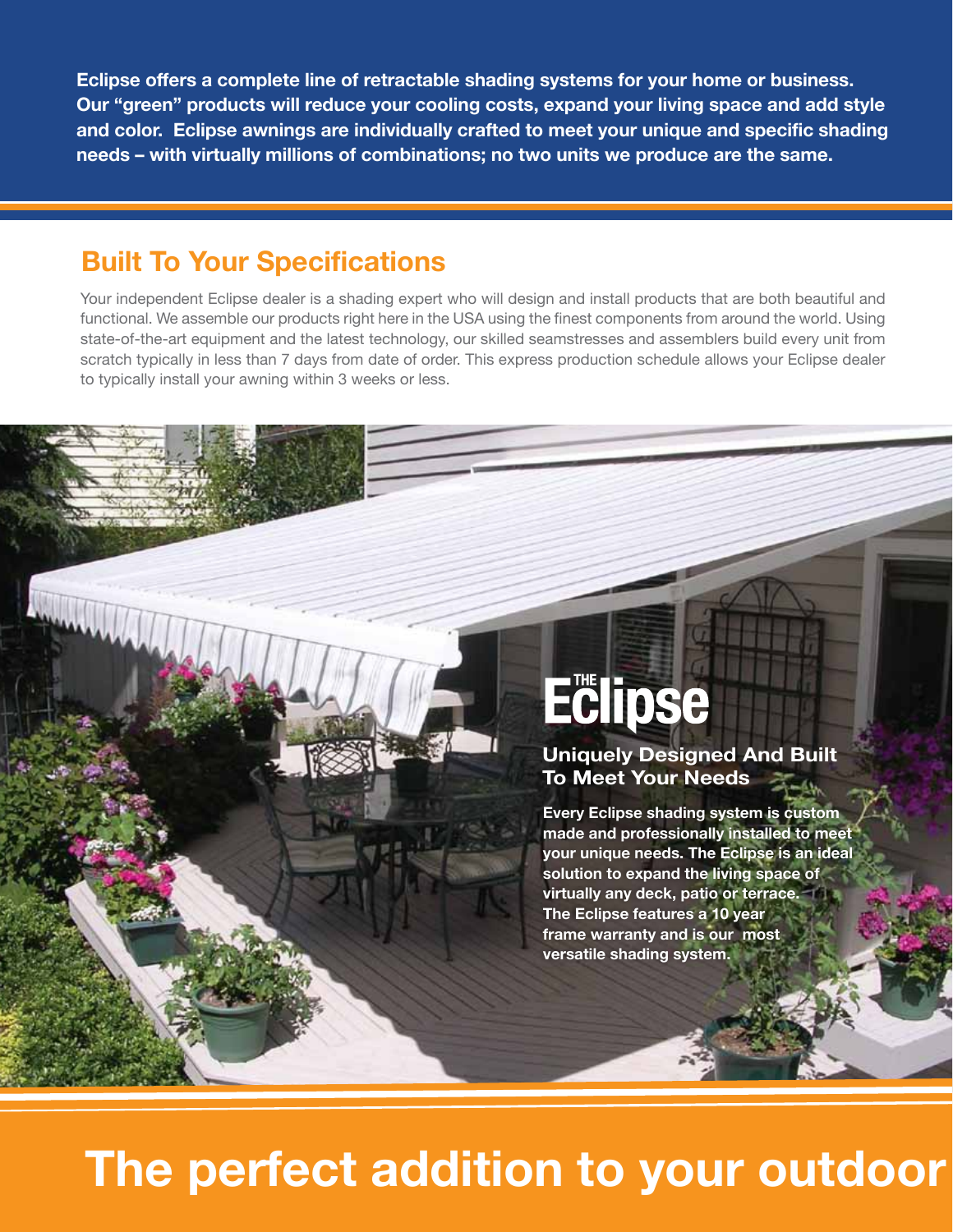# **Tötal Eclipse**

### **When Bigger & Better is Just Right For You**

**The Total Eclipse offers unequaled strength and durability for both residential and commercial use. The Total Eclipse, which carries a 10 year frame warranty, features unit components that are up to 50% larger than our Eclipse system and can project up to 16'6" – the largest in the industry!**

### **Eclipse E-Lite**

*Company of the* 

### **Quality And Affordability Meet**

The custom made E-Lite unit is available with our most popular options providing homeowners both value and affordability. The E-Lite, which compares very favorably to other brand's top of the line product, carries a standard 5 year frame warranty.



### **The property of the periodical decord**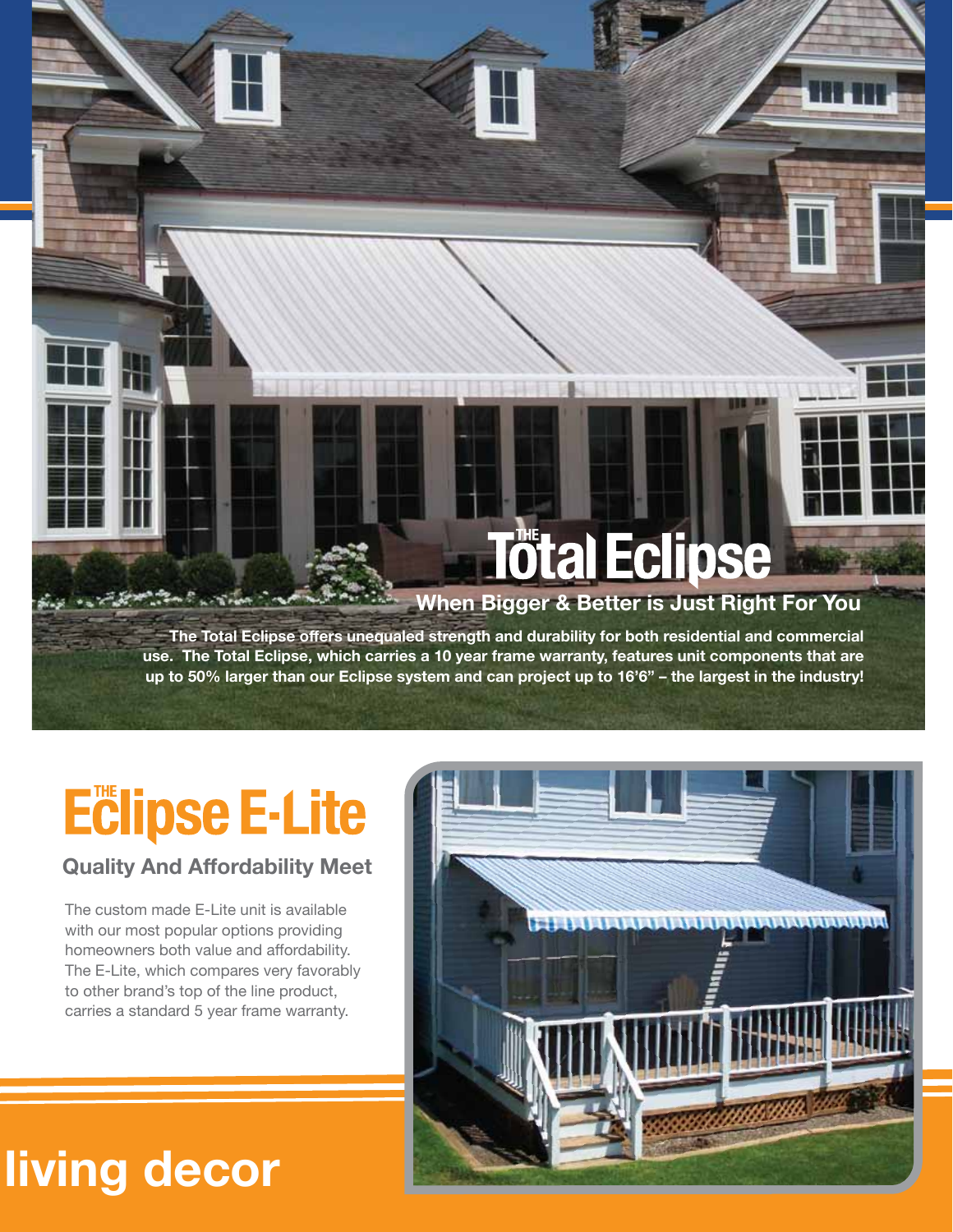

### **Eclipse SC**

**Added Security For Residential And Commercial Applications**

The Eclipse SC is similar to our Eclipse unit with the added protection of a full wrap around hood that completely protects the fabric when retracted. The Eclipse SC carries a 10 year frame warranty and is ideal for roof mount applications.

# **Eclipse<br>Butterfly**

#### **Instant, On-Demand Shade Anywhere**

No walls to mount to is not a problem with the Eclipse Butterfly - a free standing, motorized retractable shading system that is ideal for pool sides, cafés or any open space that needs shade. The Eclipse Butterfly mounts onto or into any solid mounting surface, can cast up to 400 sq/ft of shade and is warranted for 10 years.



# **Eclipse DropArm**



### **Reduces Cooling Costs And Sun Glare …Beautifully**

The Eclipse Drop Arm shading system is ideal for windows, porches or any opening where you desire to stop direct sunlight.The Eclipse Drop arm will reduce interior fading & cooling costs while adding privacy and style to your home. When not in use or when warming sunlight is desired, the Eclipse Drop Arm is fully retractable – no seasonal take down like traditional style window awnings. The Eclipse Drop Arm comes with a 10 year frame warranty.

### **www.eclipseawnings.com THE ULTIMATE SUNBLOCK**